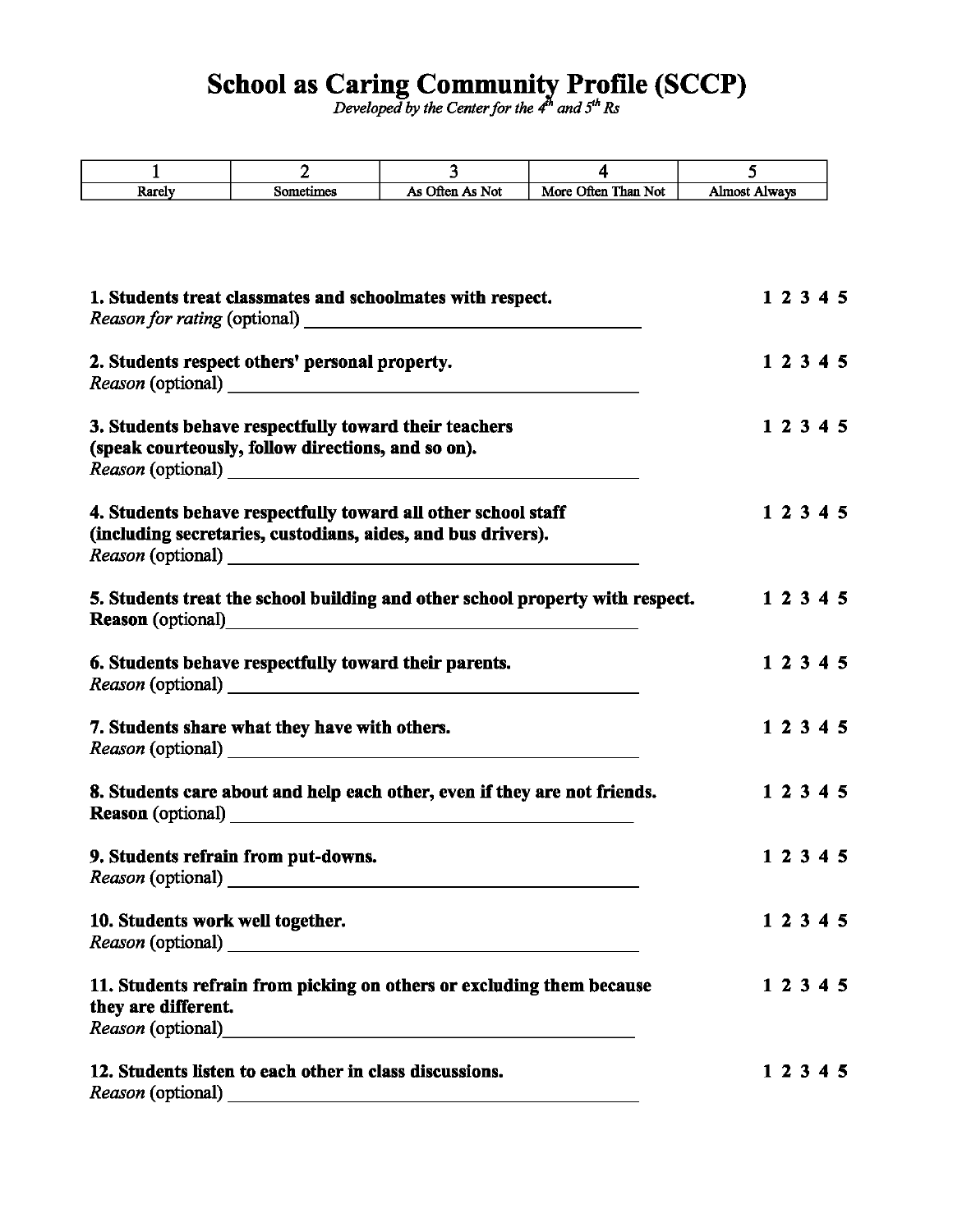| 13. Older students are kind to younger students.                                                                                                                                                 | 1 2 3 4 5 |  |
|--------------------------------------------------------------------------------------------------------------------------------------------------------------------------------------------------|-----------|--|
| 14. Students solve conflicts without fighting, insults, or threats.                                                                                                                              | 1 2 3 4 5 |  |
| 15. When students do something hurtful, they apologize and try to make<br>up for it.                                                                                                             | 1 2 3 4 5 |  |
| 16. Students help new students make friends and feel accepted.                                                                                                                                   | 1 2 3 4 5 |  |
| 17. When students see another student being mean, they try to stop it.                                                                                                                           | 1 2 3 4 5 |  |
| 18. Students try to console or comfort a peer who has experienced a sadness.                                                                                                                     | 1 2 3 4 5 |  |
| 19. Students are patient and forgiving with each other.                                                                                                                                          | 1 2 3 4 5 |  |
| 20. Students show good sportsmanship.                                                                                                                                                            | 1 2 3 4 5 |  |
| 21. In their interactions with students, <i>teachers</i> display the character<br>qualities the school is trying to teach.                                                                       | 1 2 3 4 5 |  |
| 22. In their interactions with students, other professional school staff<br>(principal, counselors, etc.) display the character qualities the school<br>is trying to teach.<br>Reason (optional) | 1 2 3 4 5 |  |
| 23. In their interactions with students, other school staff (secretaries, aides,<br>custodians, bus drivers, etc.) display the character qualities the school is<br>trying to teach.             | 1 2 3 4 5 |  |
| 24. In their interactions with each other, staff display the character qualities<br>the school is trying to teach.                                                                               | 1 2 3 4 5 |  |
| 25. Teachers treat all students fairly and don't play favorites.                                                                                                                                 | 1 2 3 4 5 |  |